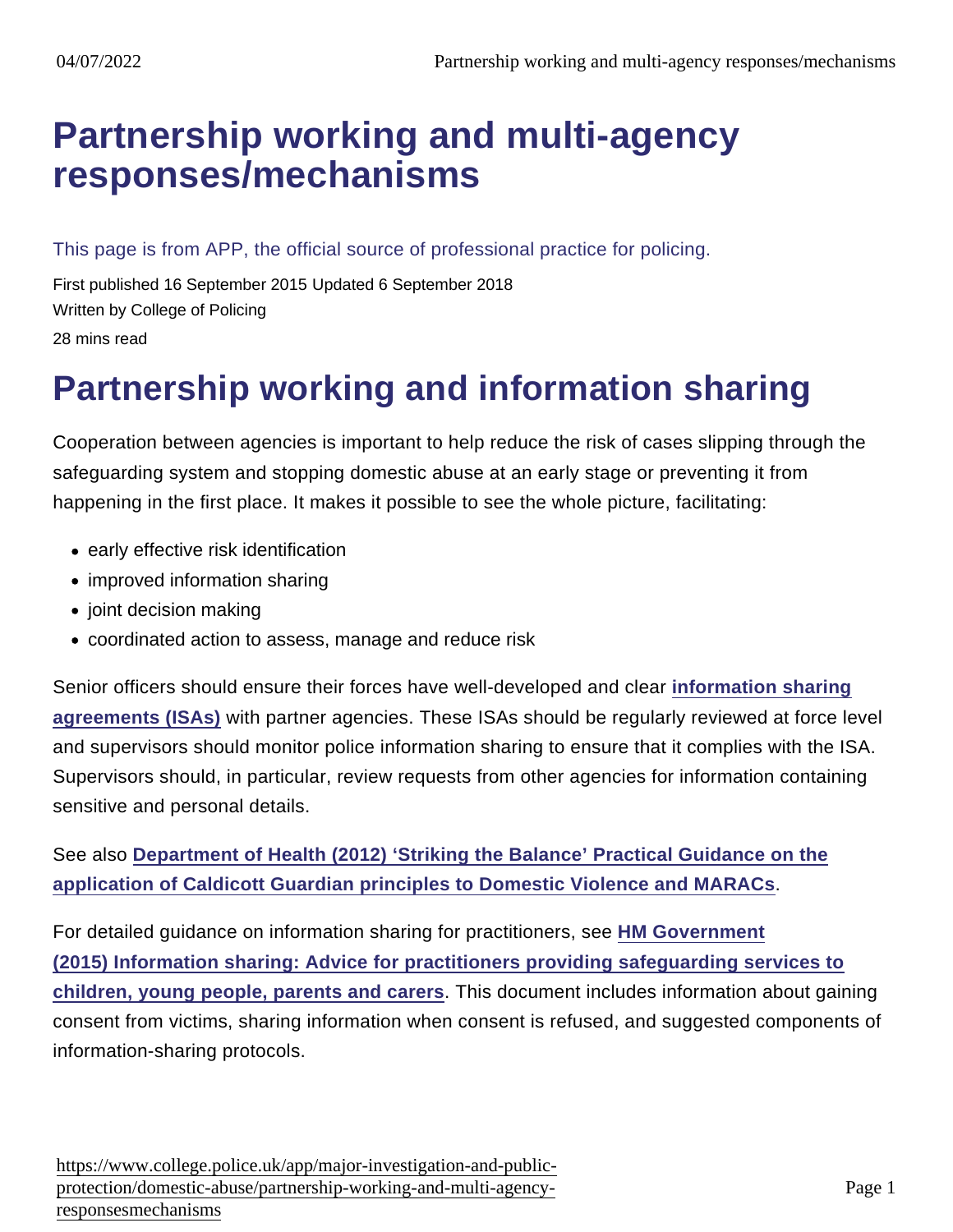For further information see the authorised professional practice (APP) on [Sharing police](https://www.app.college.police.uk/app-content/information-management/sharing/#information-sharing-agreement) [information](https://www.app.college.police.uk/app-content/information-management/sharing/#information-sharing-agreement) and on [Information management.](https://www.app.college.police.uk/app-content/information-management/)

# Sharing information with the civil court system

Evidence gathered in the context of a criminal investigation could also be used in the family court in child contact hearings, care proceedings and civil court order hearings. Where possible, police officers should inform victims of domestic abuse that records of incidents (including recordings of 999 calls, withdrawal statements, interviews, photographs and forensic medical reports) may provide evidence of domestic abuse in situations where suspects are not charged or prosecuted, for example, child contact hearings or applications for civil court orders. If there are current criminal proceedings, the Crown Prosecution Service (CPS) should be involved in any decision to pass information on to the family court as it could have implications for the criminal case. Information sharing might assist the safety planning process for victims and any children, and should also help the court make informed judgments. This requires police forces to maintain information-sharing protocols with the Children and Family Court Advisory and Support Services (CAFCASS).

Information might be sought by agencies involved in the family law system in relation to the victim, suspect, children and other previous partners or family members. For further information about the interface between family and criminal proceedings, see [Law Society \(2007\) Related Family and](http://www.judiciary.gov.uk/wp-content/uploads/JCO/Documents/FJC/Publications/RelatedFamCrimPro.pdf) [Criminal Proceedings: A Good Practice Guide](http://www.judiciary.gov.uk/wp-content/uploads/JCO/Documents/FJC/Publications/RelatedFamCrimPro.pdf) .

For further information see CPS Domestic Abuse Guidelines for Prosecutors, [Obtaining and using](http://www.cps.gov.uk/legal/d_to_g/domestic_abuse_guidelines_for_prosecutors/#a89) [documents and information from family proceedings](http://www.cps.gov.uk/legal/d_to_g/domestic_abuse_guidelines_for_prosecutors/#a89) .

### Checklist – sharing evidence for family court hearings

When assisting family court hearings, police officers should:

- use the [2013 Protocol and Good Practice Model, Disclosure of information in cases of](http://www.cps.gov.uk/publications/docs/third_party_protocol_2013.pdf) [alleged child abuse and linked criminal and care directions hearings](http://www.cps.gov.uk/publications/docs/third_party_protocol_2013.pdf) adopted by the CPS, the Senior Presiding Judge and the President of the Family Division and endorsed by the Association of Chief Police Officers (ACPO) (now the National Police Chiefs' Council (NPCC))
- compile information promptly and comprehensively, as delays might lead to the family court postponing its decision relating to a child's future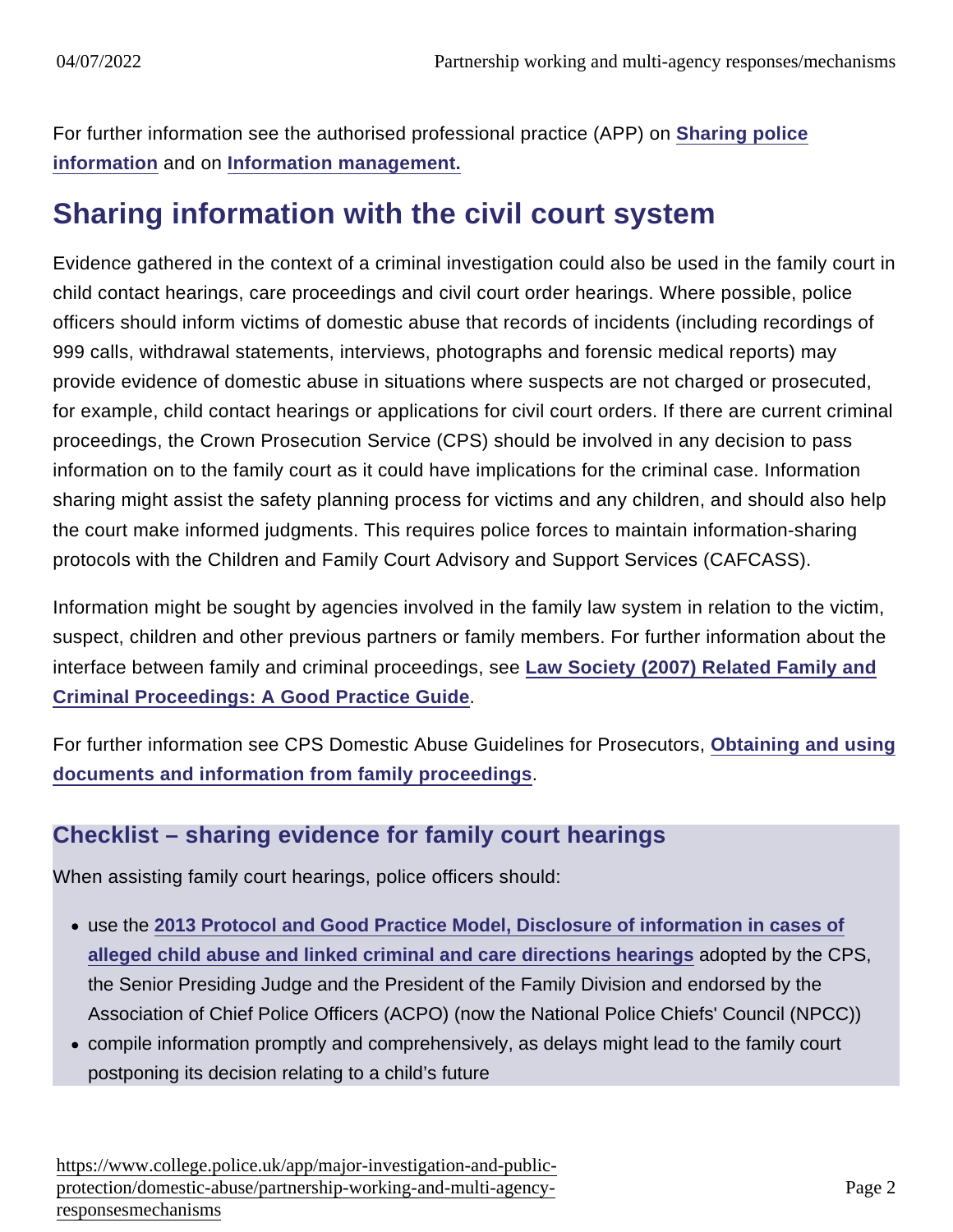- if there are current criminal proceedings, consult the CPS before passing information on to the family court
- provide police reports detailing incidents of domestic abuse that have come to police attention, particularly information relating to any children normally resident at the address and any observations made by attending officers
- provide relevant witness statements
- provide photographic or visually recorded evidence to the court, when available
- provide first accounts made by the officer attending the incident, including the seriousness and the effect of the incident upon the victim and any children

Family proceedings are subject to different time pressures. Knowing at an early stage what evidence already exists can avoid duplication of time and cost, for example, where it avoids having to order further medical/psychiatric evidence which can take weeks or months. Where a formal decision has not yet been made as to disclosure, officers should consider making available on request a provisional index or schedule of existing evidence to assist the family court in making its directions. Forces could adopt a local template for this purpose.

The [2013 Protocol and Good Practice Model, Disclosure of information in cases of alleged](http://www.cps.gov.uk/publications/docs/third_party_protocol_2013.pdf) [child abuse and linked criminal and care directions hearings](http://www.cps.gov.uk/publications/docs/third_party_protocol_2013.pdf) adopted by CPS, the Senior Presiding Judge and the President of the Family Division and endorsed by ACPO (now NPCC), sets out procedures for information sharing in linked proceedings. It has been developed to facilitate timely and consistent bilateral disclosure between the criminal justice system and the family justice system. It sets out processes for:

- early notification to the family court and local authority (LA) that criminal proceedings have been started, along with relevant details and timescales
- timely and consistent disclosure of information and documents from the police and CPS into the family justice system
- early notification to the police and CPS of applications for disclosure of prosecution material
- timely and expeditious responses by the LA to information requests by the police of material that would assist a criminal investigation
- linked directions hearings in linked criminal and care proceedings

# Issues specific to domestic abuse victims in the family court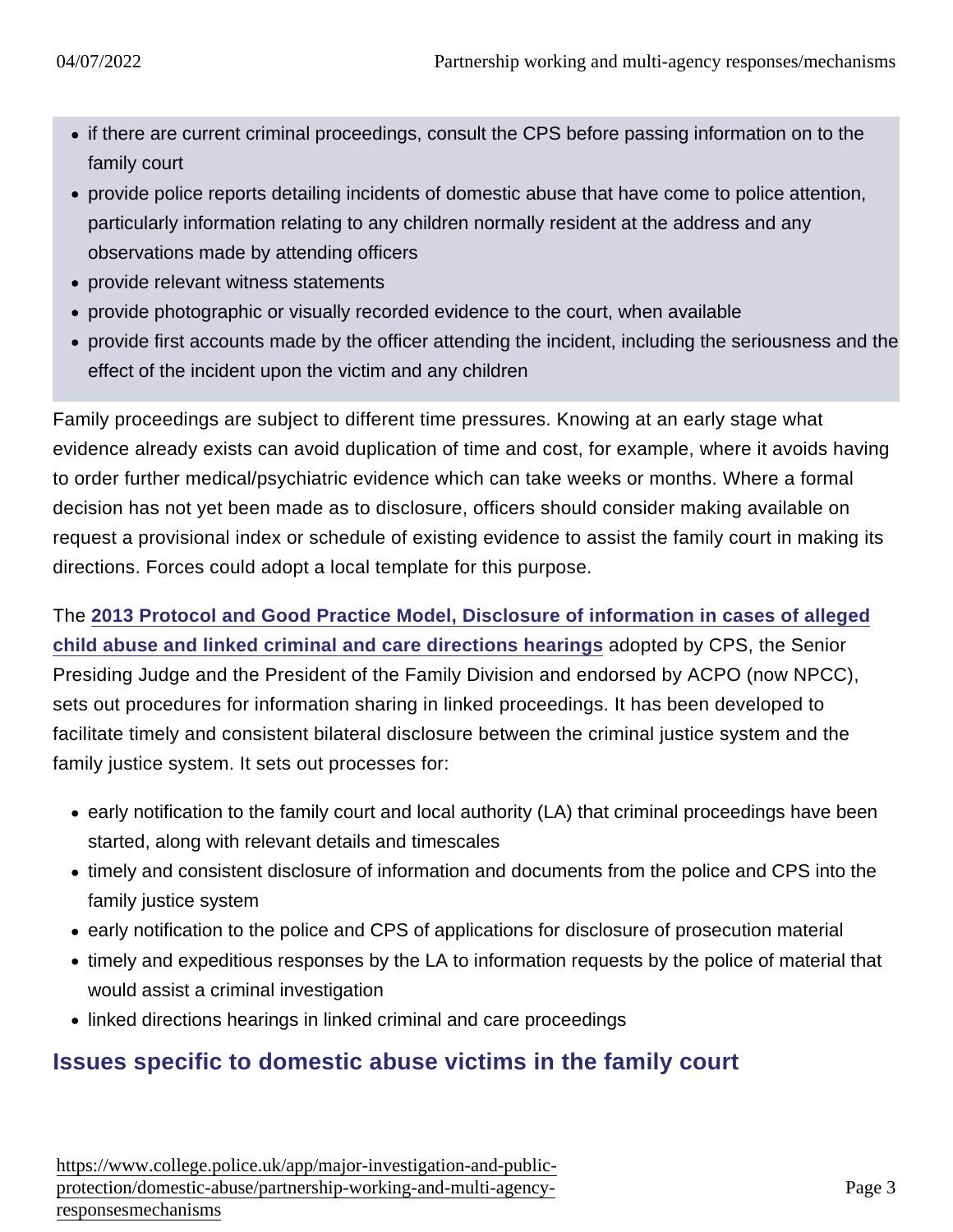Police information can be used by victims in the following ways.

- It can support an application for a civil injunction to protect them and their children. Evidence of a police warning or words of advice having been issued, a record of an out of court disposal such as a caution which provides evidence of an admission, or an officer's witness statement can all assist with establishing grounds for an injunction.
- It can help to secure legal aid in child contact proceedings. Victims of domestic abuse may get funding in such cases under the [Legal Aid, Sentencing and Punishment of Offenders Act](http://www.legislation.gov.uk/ukpga/2012/10/schedule/1/part/1/crossheading/victims-of-domestic-violence-and-family-matters) [2012, schedule 1, paragraph 12](http://www.legislation.gov.uk/ukpga/2012/10/schedule/1/part/1/crossheading/victims-of-domestic-violence-and-family-matters) , but they need to supply evidence of the abuse, for example, a caution, conviction, or a current or pending prosecution. If this is not provided, legal aid is unlikely to be granted. See the [Civil Legal Aid \(Procedure\) Regulations 2012 regulation 33](http://www.legislation.gov.uk/uksi/2012/3098/regulation/33/made) for a full list of possible supporting documents.

Accurate information is also central to child contact hearings, particularly as to whether a parent:

- has been arrested, charged or released without charge and the nature of any charges or potential charges
- is subject to bail conditions (pre- or post-charge), precisely what these are and if they have been breached

Although victims can provide some of this information to their family solicitors, it is often inaccurate or incomplete. As a matter of good practice, therefore, when officers are aware of current or potential family court proceedings, they should identify a point of contact for the victim to provide to their solicitor if they wish to confirm correct details and the existence of any helpful information.

# Role of police domestic abuse specialists in partnership working

### Monitoring the police response to domestic abuse and joint monitoring of multi-agency response

Domestic abuse specialist teams should take an active role in establishing strong multi-agency links locally through local domestic abuse forums, specialist domestic violence courts (SDVCs), multiagency risk assessment conferences [\(MARACs](https://www.app.college.police.uk/app-content/major-investigation-and-public-protection/domestic-abuse/partnership-working-and-multi-agency-responses/#multi-agency-risk-assessment-conferences-for-domestic-abuse-) ) and specific project initiatives undertaken to improve responses to domestic abuse. This should include monitoring the service delivered to victims of domestic abuse with the development of [service level agreements \(SLAs\)](https://www.app.college.police.uk/app-content/major-investigation-and-public-protection/domestic-abuse/partnership-working-and-multi-agency-responses/#service-level-agreements-and-joint-action-plans) or joint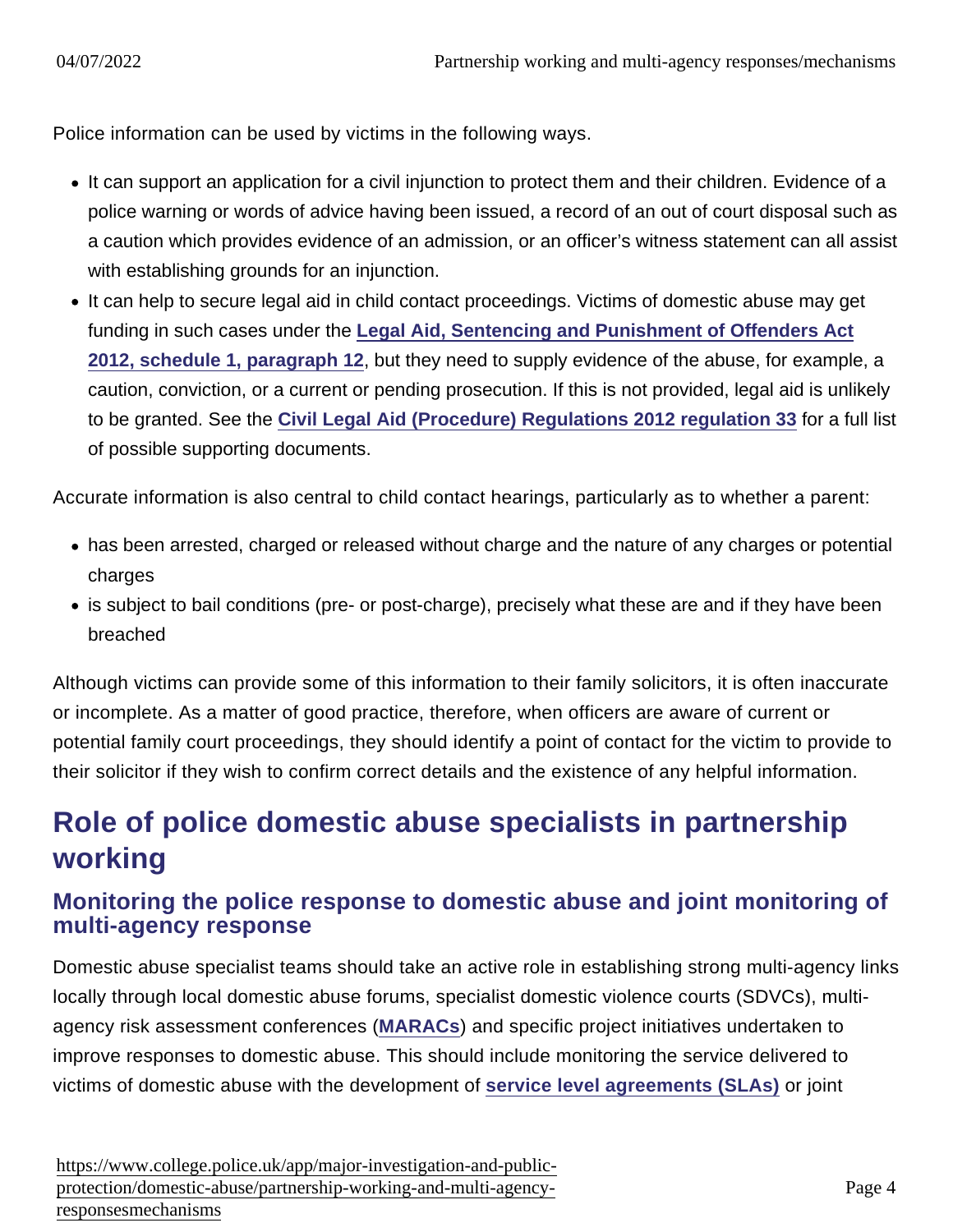action plans.

### Managing service user consultation

A domestic abuse forum should include representation by voluntary sector groups providing support, refuge and advocacy to victims of domestic abuse. Police domestic abuse coordinators/supervisors should facilitate the participation of such groups to assist with service user consultation on both multi-agency services and the police response. Any assistance by such groups should be by formal agreement.

Service user consultation should be carried out safely through [independent domestic violence](https://www.app.college.police.uk/app-content/major-investigation-and-public-protection/domestic-abuse/victim-safety-and-support/#independent-domestic-violence-adviser-young-people8217s-violence-adviser-and-independent-sexual-violence-advisers) [advisers \(IDVAs\)](https://www.app.college.police.uk/app-content/major-investigation-and-public-protection/domestic-abuse/victim-safety-and-support/#independent-domestic-violence-adviser-young-people8217s-violence-adviser-and-independent-sexual-violence-advisers) and voluntary sector service providers. Any new domestic abuse reduction initiative, police or multi-agency, should be examined by service users to establish its viability. Police domestic abuse coordinators/supervisors should also use opportunities within existing consultative structures to obtain user feedback, for example, through crime and disorder audits and strategies, and best value reviews.

### Providing information for multi-agency public protection arrangements

Police domestic abuse teams should keep systems for [multi-agency public protection](https://www.app.college.police.uk/app-content/major-investigation-and-public-protection/domestic-abuse/partnership-working-and-multi-agency-responses/#multi-agency-public-protection-arrangements-) [arrangements \(MAPPA\)](https://www.app.college.police.uk/app-content/major-investigation-and-public-protection/domestic-abuse/partnership-working-and-multi-agency-responses/#multi-agency-public-protection-arrangements-) and those responsible for managing sexual and violent offenders and potentially dangerous persons (PDPs) continually updated with information and intelligence on offenders convicted of domestic abuse-related offences. They should also monitor all individuals who are referred into the MAPPA process for domestic abuse-related offending, including providing intelligence on those offenders convicted for other violent or sexual offences or referred to MAPPA because of non-domestic abuse-related concerns.

# Sharing information with relevant agencies

Domestic abuse specialists should develop strong links with service providers in other relevant agencies and should [share information](https://www.app.college.police.uk/app-content/information-management/sharing/#information-sharing-agreement) with them according to locally agreed protocols and national standards. Information requests received from other agencies should be monitored by the police domestic abuse coordinator/supervisor. When there is agreement for risk assessments to be shared, domestic abuse specialists should ensure that representatives of other agencies have a common understanding of risk in the context of domestic abuse.

# Multi-agency responses/mechanisms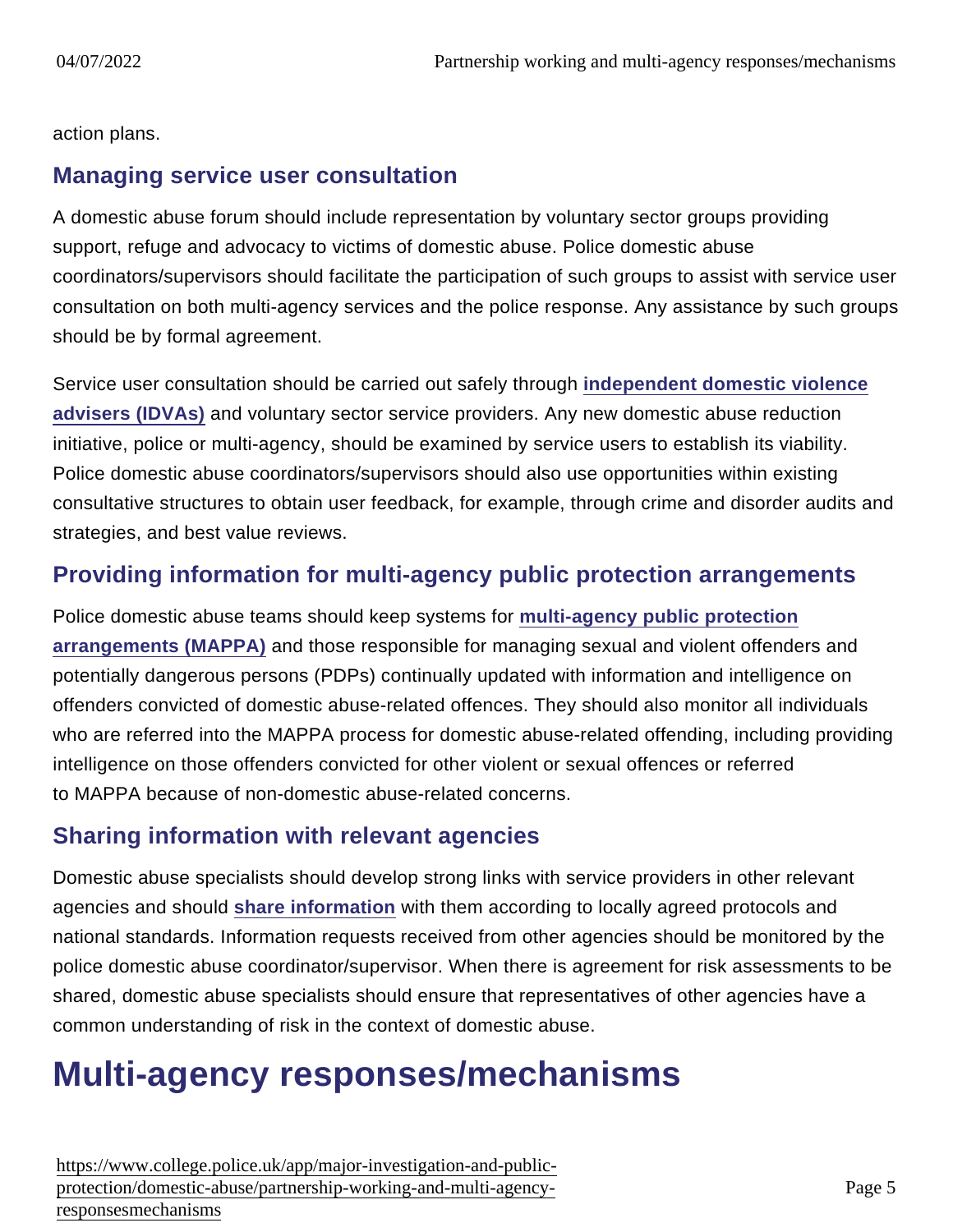# Community safety partnerships

The Crime and Disorder Act 1998 places a statutory duty on a number of responsible authorities to work in partnership to reduce crime and disorder. Community safety partnerships (CSPs), formerly known as Crime and Disorder Reduction Partnerships in England, are made up of representatives from the responsible authorities, which are:

- $\bullet$  the police
- local authorities
- fire and rescue authorities
- the probation service
- health clinical commissioning groups (England) or local health boards (Wales)

They work together to protect their local communities from crime, focusing on local issues and priorities. They reassess local crime priorities on a yearly basis and develop community safety plans in consultation with partners and the local community.

# The role of police and crime commissioners

Although police and crime commissioners (PCCs) are not a responsible authority for the purpose of membership of the CSP, they must work together with their local CSP to develop local approaches to reduce and prevent crime.

[Section 10 of the Police Reform and Social Responsibility Act 2011](http://www.legislation.gov.uk/ukpga/2011/13/section/10/enacted) sets out a flexible framework for partnership working between CSPs and PCCs, allowing for the adoption of locally meaningful arrangements. They must have regard to each other's priorities when developing their respective plans.

# Multi-agency delivery of criminal justice services

Police forces usually have representation at every level of partnership working. The local policing area commander (or equivalent) should represent the force at strategic CSP level and should have responsibility, together with the key strategic partners, for allocating resources and providing the strategic direction to ensure that the CSP strategy is delivered. Officers representing police in partnerships should have a clear understanding of the partnership purpose, processes and structures for delivery and targets.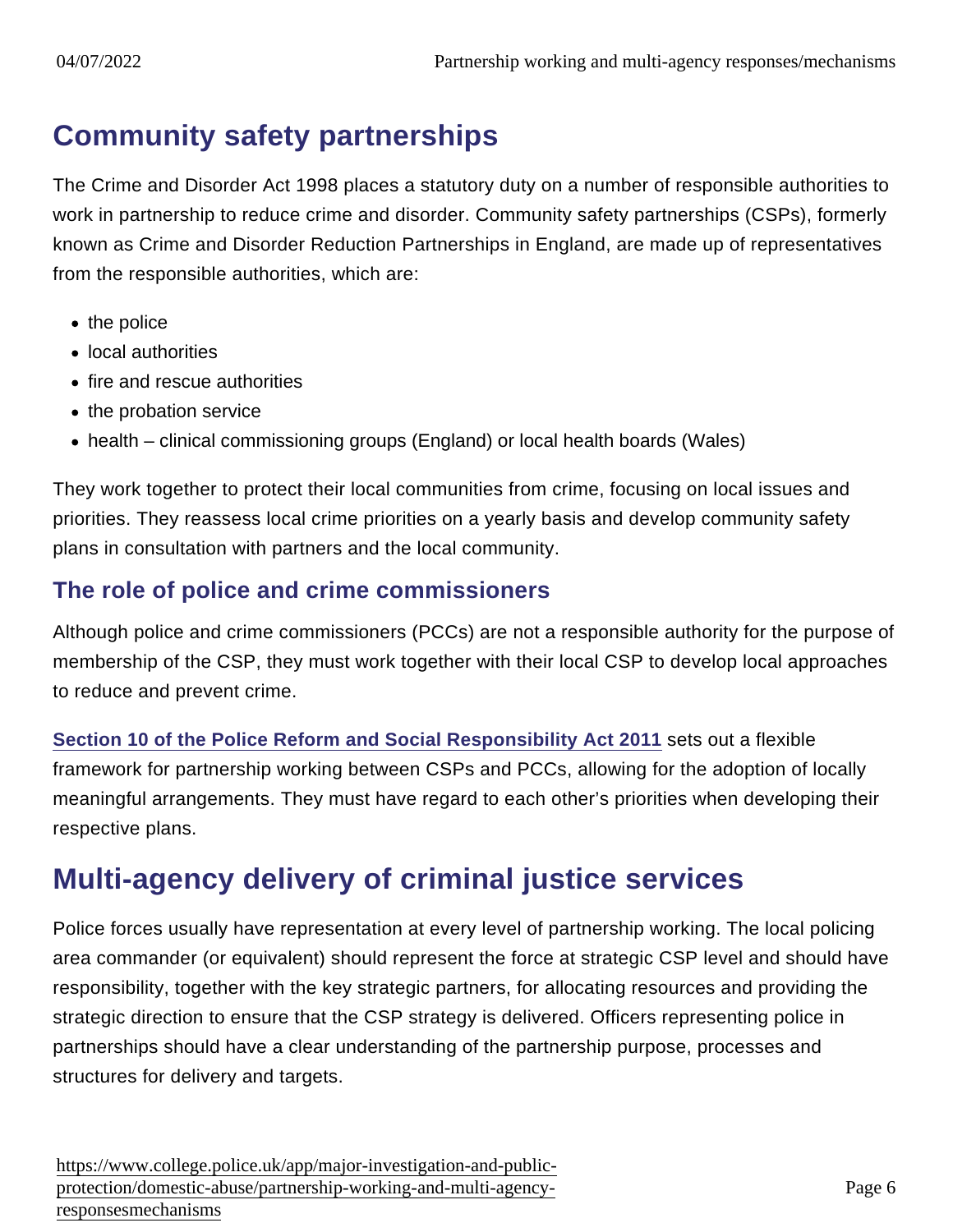Monitoring and evaluation play an important role in ensuring the effective delivery of targets in crime and disorder partnership working. For effective monitoring to take place, clear performance criteria need to be set. Once these criteria are agreed, performance can be evaluated against the shared targets. Agencies should ensure that their data are comparable, ideally by using the [government definition](https://www.gov.uk/domestic-violence-and-abuse) of domestic abuse, although agencies could collect additional information for their own purposes over and above the multi-agency core data set.

Police performance criteria need to be set by senior police officers, including in a multi-agency context. The criteria should support the force's overall objective when responding to domestic abuse, that is, to make a victim, potential victim and/or their children safer. Senior officers should also regularly scrutinise the performance criteria to ensure that force responses in the context partnership working are achieving the required outcomes.

### Local criminal justice partnerships

Local criminal justice boards (LCJBs) or partnerships manage the criminal justice system at a local level, by joining up local criminal justice agencies to achieve common aims and objectives. They are supported by the [Criminal Justice Board](https://www.gov.uk/government/groups/criminal-justice-board) at the national level.

Targets are set at a local level to reduce crime, bring more offences to justice, and increase public confidence in the criminal justice system. Performance against these targets is continually measured and published on a quarterly or yearly basis.

LCJBs should be used by senior officers to monitor criminal justice responses to domestic abuse within agencies that have key responsibilities and targets. LCJBs should oversee [SDVC](https://www.app.college.police.uk/app-content/major-investigation-and-public-protection/domestic-abuse/partnership-working-and-multi-agency-responses/#specialist-domestic-violence-court-systems) performance.

# Service level agreements and joint action plans

A service level agreement (SLA) is similar to a contract. In the context of multi-agency working, SLAs can be negotiated agreements or exchanges in terms of the type and quality of service that each agency should expect from the other. They can be used to refer to agreements by voluntary sector agencies to provide a service in return for funding from statutory agencies, or between statutory agencies for the provision of a service in return for a service.

Senior police officers should ensure that SLAs and agency compliance with them are monitored regularly and targets (including timescales) are assessed and amended according to performance.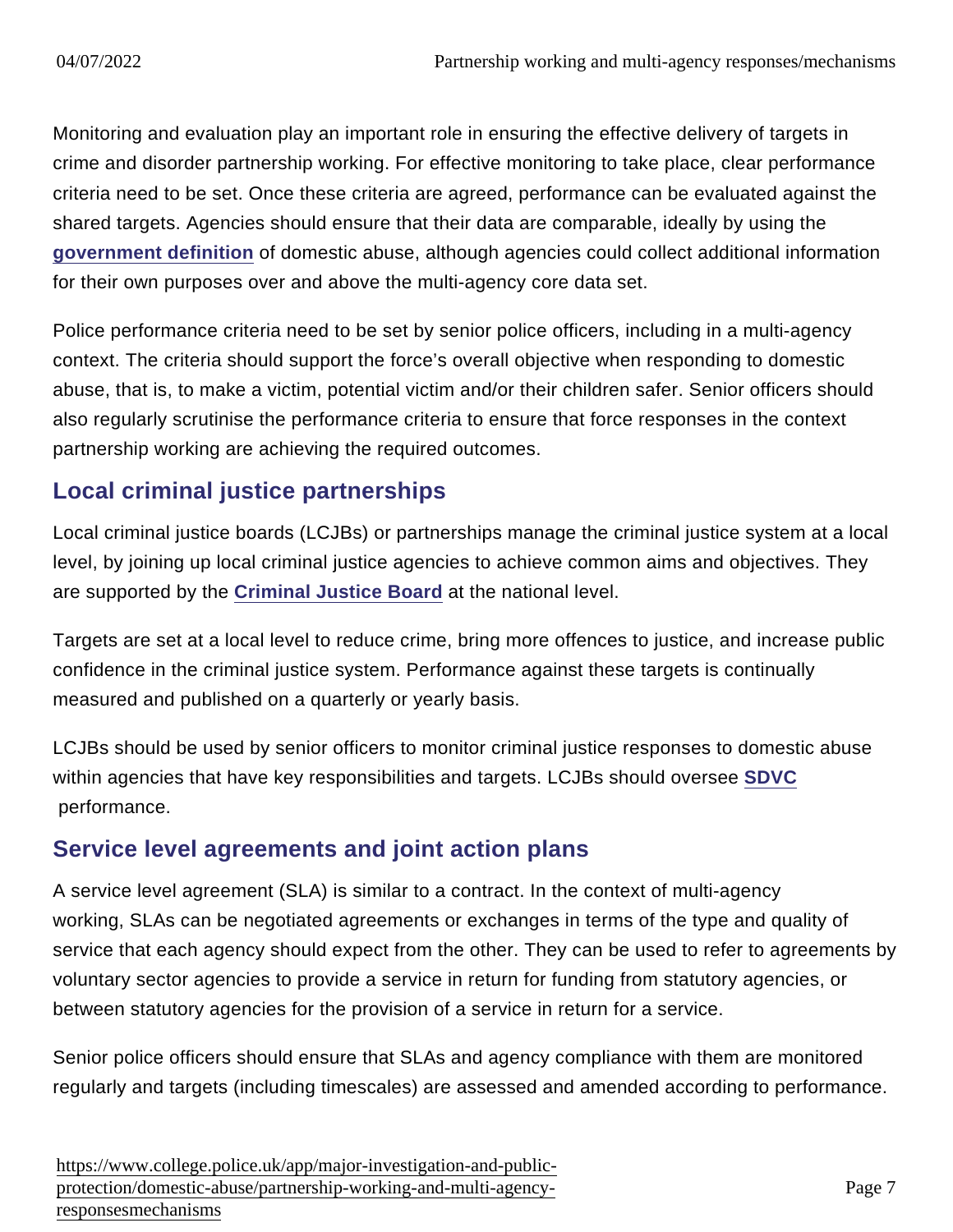Officers responsible for the development of SLAs between the police and voluntary sector agencies should ensure that police-led initiatives do not place unreasonable demands on these agencies.

Joint action plans can be either on a case basis or as a partnership protocol. They should clearly set out levels of intervention, agreed actions, respective agency responsibilities and the timescales for action. These agreements can be applied internally between police units and/or externally between the police and other relevant agencies.

### Audits

Audits can be used to evaluate the services provided by each agency and to examine barriers that service users might experience with one particular service or a multi-agency service.

Participating agencies should:

- set clear terms of reference for the audit
- agree how the process should be carried out
- consult practitioners working within participating agencies
- consult service users and non-users

In terms of domestic abuse, all partner agencies should fully participate in the audit process to ensure that the data collected is comprehensive and accurately reflects the scale of the problem. Audits should be structured to monitor levels of reporting and indicators of offending, measure the effectiveness of existing domestic abuse service provision and identify any gaps in service provision.

Chief officers of police forces should ensure that processes are in place for the accurate and ethical collection of data relating to domestic abuse which assists in:

- identifying the scale and nature of domestic abuse
- identifying gaps in service provision
- developing the force strategic assessment and local responses to domestic abuse
- measuring the effectiveness of existing service provision

Information on domestic abuse may not be as readily available as for other crime types owing to:

• under-reporting and recording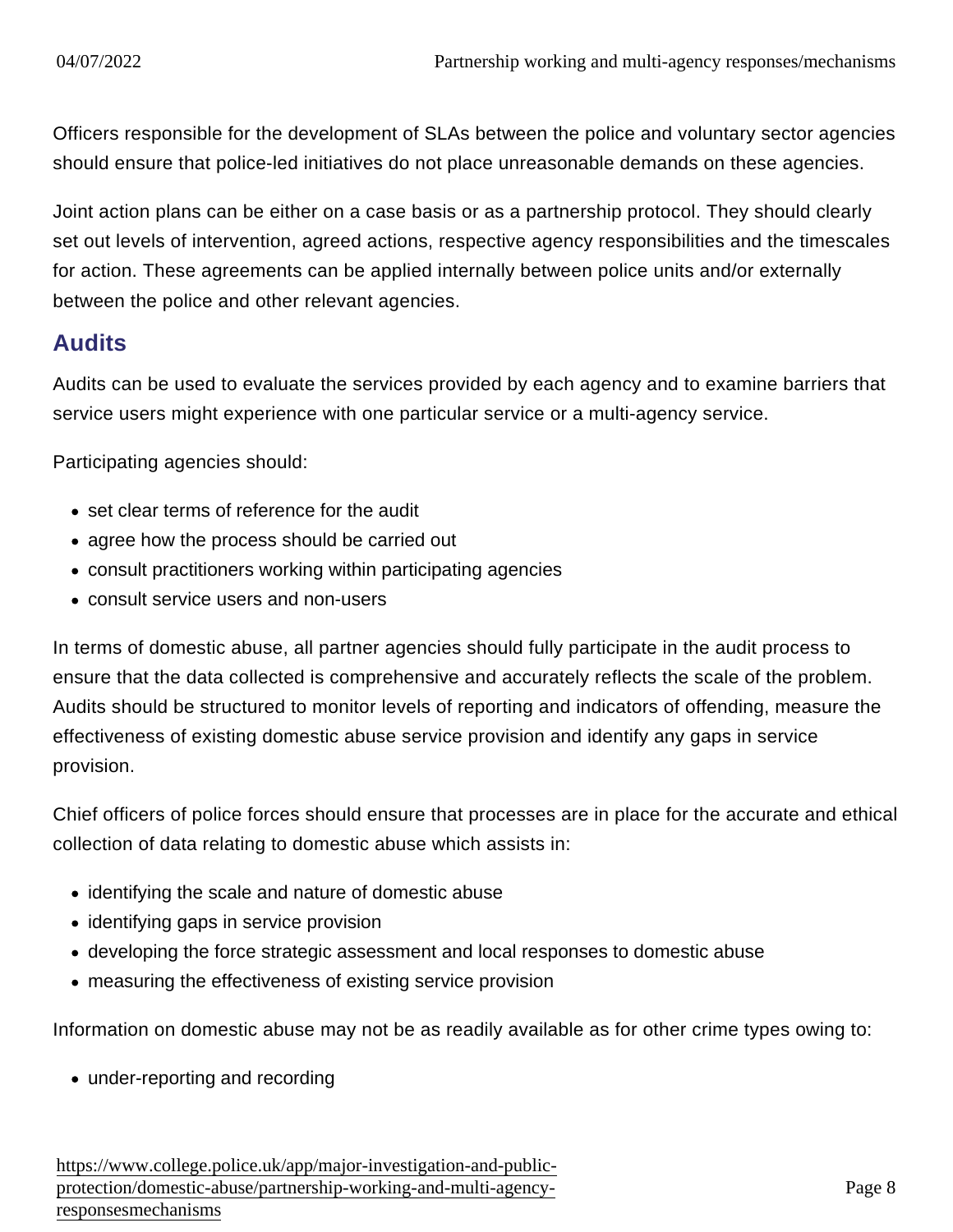- lack of data collection (many agencies do not systematically collect information on the number of cases where domestic abuse is an issue)
- the fact that domestic abuse is not a recorded offence type so no separate data is collected
- $\bullet$  public surveys whatever their methodology not revealing the true extent of domestic abuse because of its personal and hidden character

The nature of domestic abuse means the principles of 'hot spotting' are of little value when applied to the policing of domestic abuse. This is because it is difficult to assess reported levels compared with actual levels of offending. Any hot spotting activity only measures reported domestic abuse.

Voluntary sector agencies, such as outreach services and refuge providers, may hold valuable information from victims of domestic abuse who might not contact the police or other statutory service providers. This information could be aggregated to assist in assessing the extent of domestic abuse.

Any service user consultation should prioritise the safety of service users and should be anonymised.

### Domestic violence/abuse forums

Local domestic abuse strategies can include a domestic abuse forum or focus group for the purpose of improving performance in how domestic abuse is tackled across the agencies. Such groups should establish clear aims, objectives and plans against which their progress can be assessed. All agencies involved need to have specific domestic abuse policies and procedures that can be coordinated and monitored by forum members.

The main activities of a forum are:

- liaison and networking
- coordinating local services
- developing and improving local service delivery
- coordinating domestic abuse training for agencies
- engaging in public education
- establishing direct services for victims and children
- consulting victims
- review of identified cases

[https://www.college.police.uk/app/major-investigation-and-pu](https://www.college.police.uk/app/major-investigation-and-public-protection/domestic-abuse/partnership-working-and-multi-agency-responsesmechanisms)blic[protection/domestic-abuse/partnership-working-and-multi-age](https://www.college.police.uk/app/major-investigation-and-public-protection/domestic-abuse/partnership-working-and-multi-agency-responsesmechanisms)ncy[responsesmechanis](https://www.college.police.uk/app/major-investigation-and-public-protection/domestic-abuse/partnership-working-and-multi-agency-responsesmechanisms)ms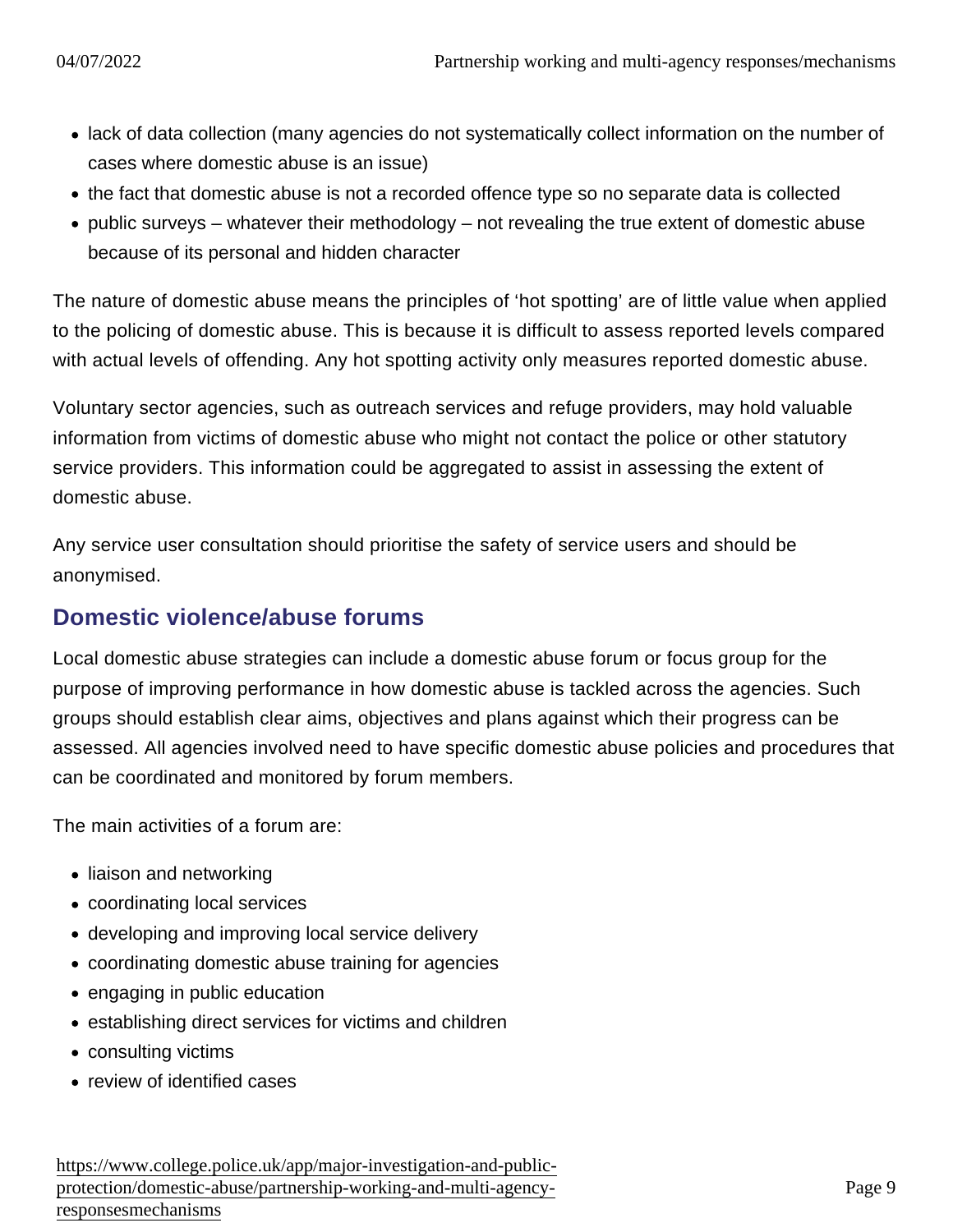public education and prevention projects, including perpetrator programmes and work in schools

There is often a rotating chairperson from a range of different agencies. Representatives of statutory agencies should ensure that this does not lead to the marginalisation or exclusion of key voluntary sector groups, as these groups often have particular expertise in the field of domestic abuse. A police-led forum works best when:

- the police do not chair all of the meetings or control the agenda
- the forum does not meet in a police station
- they have dedicated domestic abuse units or specialist officers
- the voluntary sector is fully involved

Each domestic abuse forum should develop:

- a statement of policy
- information for victims of domestic abuse
- a resource pack, including detailed guidance for service deliverers
- training for service deliverers in meeting the needs of victims and holding offenders accountable
- a protocol on information sharing between organisations
- a MARAC process

Monitoring and evaluation can take place as part of the overall community safety plan and strategy, overseen by the CSP together with the PCC.

Evaluation criteria include:

- improvement in safety
- improvement in service provision
- improvement in service use and delivery
- improvement in policy and practice
- service user consultation and satisfaction
- development and adoption of comprehensive domestic abuse strategies

# Local safeguarding children boards

Safeguarding and promoting the welfare of children requires effective local coordination in each area. For this reason, each LA has been required to establish a local safeguarding children board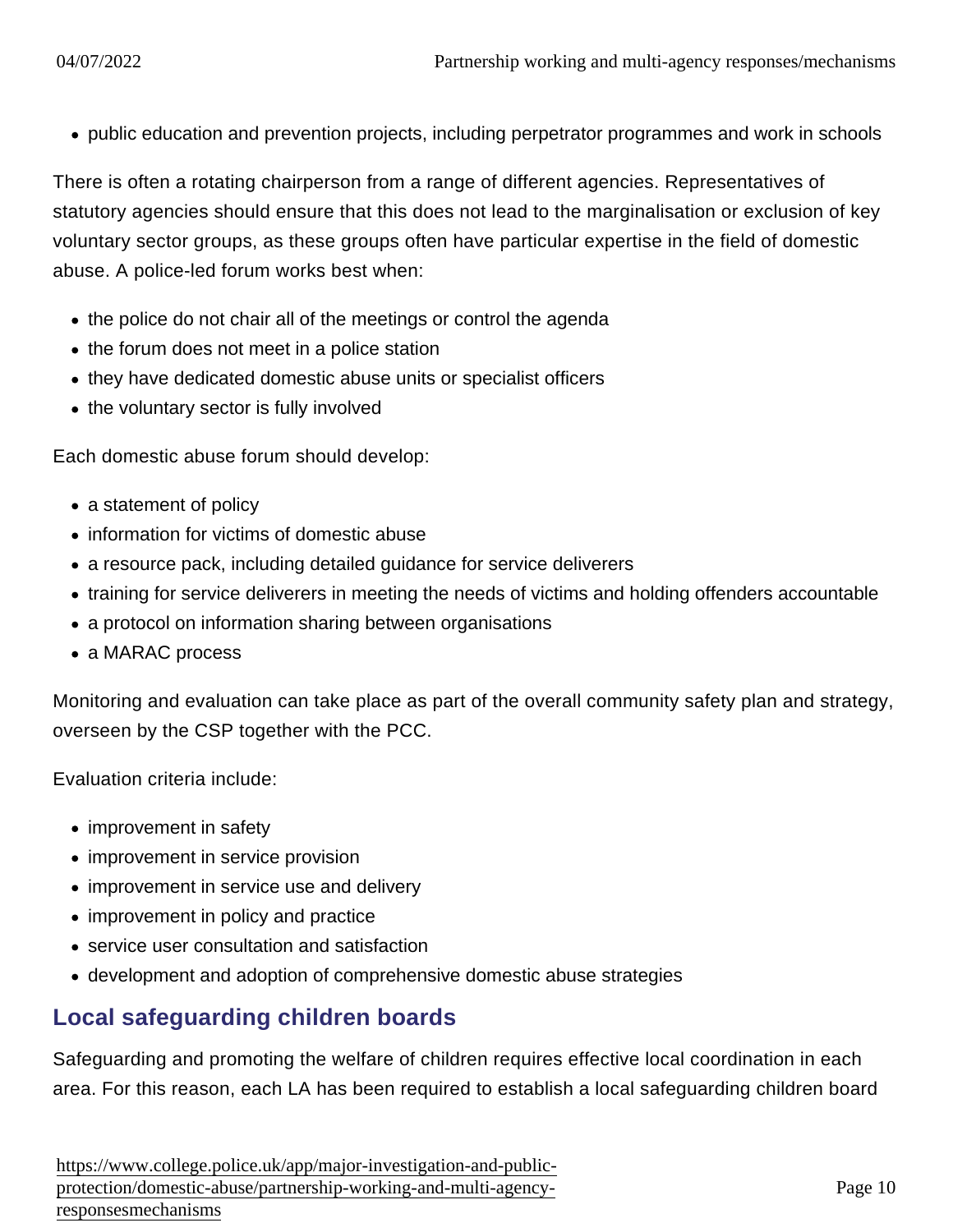(LSCB). The LSCB is the key statutory mechanism for agreeing how the relevant organisations in each local area will cooperate to safeguard and promote the welfare of children in that locality, and for ensuring the effectiveness of what they do. Some organisations are statutory members, including the police, local authority and local prison (if there is one in the area). The full list of statutory and other members of the LSCB is set out in [the Children Act 2004 s 13](http://www.legislation.gov.uk/ukpga/2004/31/section/13) .

Members of LSCBs are senior managers from different agencies and services in the local area, including the independent and voluntary sectors. Domestic violence forums are one example of organisations that should be represented on the LSCB, given their particular role in service provision to children and families.

Further information about the responsibilities and functions of LSCBs are set out in [HM](https://www.gov.uk/government/publications/working-together-to-safeguard-children) [Government \(2013\) Working Together to Safeguard Children: A guide to inter-agency](https://www.gov.uk/government/publications/working-together-to-safeguard-children) [working to safeguard and promote the welfare of children](https://www.gov.uk/government/publications/working-together-to-safeguard-children) .

### Safeguarding adults boards

Safeguarding Adults Boards (SABs) were set up under the [Care Act 2014 \(the Care Act\) s 43](http://www.legislation.gov.uk/ukpga/2014/23/section/43/enacted) . Each local authority must establish one for its area.

The objective of a SAB is to help and protect adults in its area in cases falling under the [Care Act s](http://www.legislation.gov.uk/ukpga/2014/23/section/42/enacted) [42\(1\),](http://www.legislation.gov.uk/ukpga/2014/23/section/42/enacted) that is, where a local authority has reasonable cause to suspect that an adult in its area (whether or not ordinarily resident there):

- has needs for care and support, whether or not that is provided by the local authority
- is experiencing, or at risk of, abuse or neglect and
- as a result of those needs is unable to protect him or herself from either the risk of, or the experience of, abuse or neglect

The SAB should oversee and lead adult safeguarding in the locality and assure itself that local safeguarding arrangements and partners act to prevent abuse or neglect. It may do anything which appears to it to be necessary or desirable to achieve the objective of helping and protecting adults in the circumstances set out above.

[Schedule 2 of the Care Act](http://www.legislation.gov.uk/ukpga/2014/23/schedule/2/enacted) sets out the membership of an SAB. Statutory members are the local authority, a clinical commissioning group and a chief officer of police. If the local authority area covers more than one police force or clinical commissioning group, a single person can represent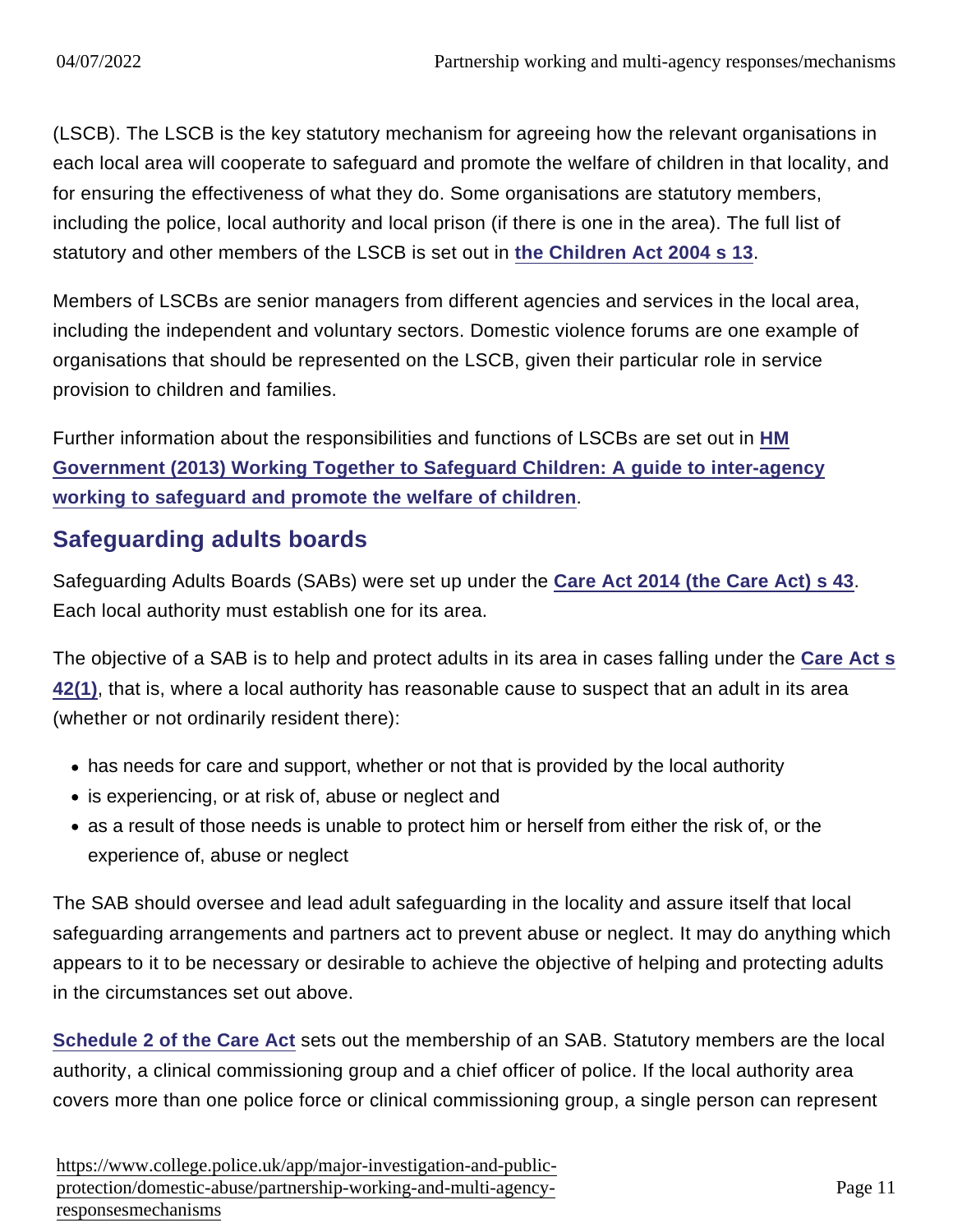more than one of either. The SAB can include any other person that the local authority, in consultation with the other statutory members, considers appropriate to ensure it can effectively carry out its duties. The chair and all other representatives appointed to the board must be chosen for their skills and experience.

Under [the Care Act s 44](http://www.legislation.gov.uk/ukpga/2014/23/section/44/enacted) , where there is reasonable cause for concern about how the SAB, its members or other persons with relevant functions worked together to safeguard an adult in its area with needs for care and support (whether or not met by the local authority)

and either:

the adult has died and the SAB knows or suspects that the death resulted from serious abuse or neglect (whether or not it knew or suspected this before the adult died)

or

the adult is still alive and the SAB knows or suspects that the adult has experienced serious abuse or neglect

the SAB must initiate a safeguarding adult review (SAR) of the case. It may also arrange for there to be a review of any other case involving an adult in its area with needs for care and support (whether or not met by the local authority).

All members of the SAB, including the police, must cooperate with and contribute to an SAR in order to identify lessons learned and apply them in future cases. The findings from any SARs should be included in the SAB's annual report along with any associated actions or action plan.

For further information see [Department of Health Care and Support Statutory Guidance \(2014\)](https://www.gov.uk/government/publications/care-act-2014-statutory-guidance-for-implementation#page=265) .

#### Multi-agency public protection arrangements

The Criminal Justice Act 2003 (ss 325?327B) requires the police, probation and prison services to work jointly as the responsible authority in each area of England and Wales. This is for the purposes of establishing and reviewing arrangements for the assessment and management of risks posed by relevant violent and sexual offenders and potentially dangerous persons.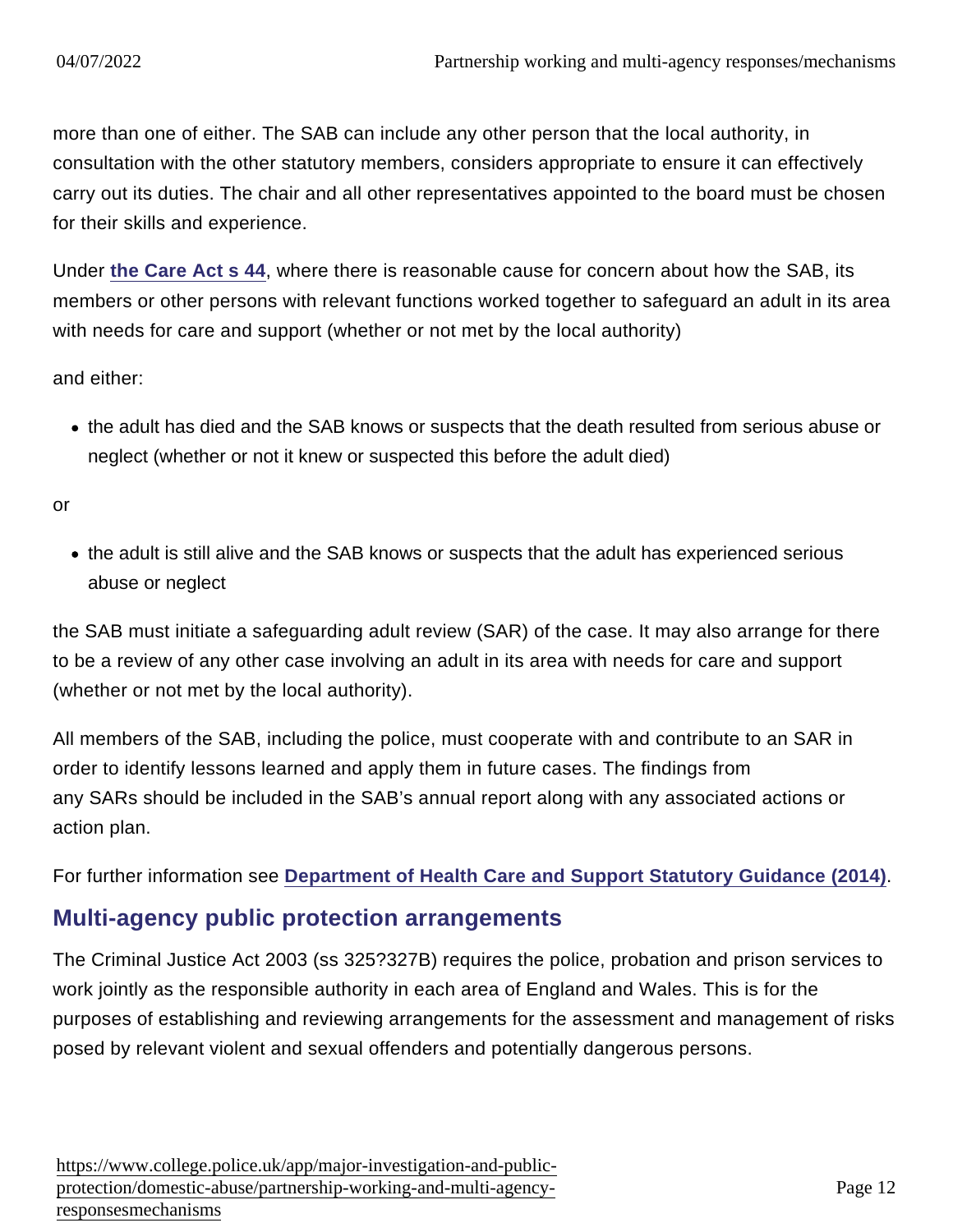These arrangements are commonly referred to as MAPPA. The Criminal Justice Act 2003 also requires a range of other agencies to cooperate with the responsible authority in the delivery of the assessment and management of risk, to the extent that it is compatible with their statutory duties. For further details about MAPPA, see [Ministry of Justice \(2012\) MAPPA Guidance Version 4](https://www.gov.uk/government/uploads/system/uploads/attachment_data/file/281225/mappa-guidance-2012-part1.pdf) .

[MARACs](https://www.app.college.police.uk/consultation/domestic-abuse-consultation/partnership-working-and-multi-agency-responses-consultation/#multi-agency-risk-assessment-conferences-for-domestic-abuse-) are not part of the MAPPA structure but there should be links between the two systems.

There should be clear lines of communication and contact between MAPPA, public protection units, child abuse investigation units and domestic abuse specialists. Domestic abuse specialists should work with intelligence officers to provide information relating to the domestic abuse offending background of all offenders subjected to a MAPPA process. Domestic abuse and child abuse investigation officers should receive local training on the MAPPA process and the need to refer some domestic abuse offenders.

# Multi-agency safeguarding hubs

Multi-agency safeguarding hubs (MASH) are arrangements whereby services are co-located to improve information sharing and respond more effectively to safeguarding needs. They are usually, but not always, focused on the needs of children. Some areas have separate arrangements for sharing information relating to adults, while some have joint units. Other information sharing arrangements exist in some forces under different titles but with similar objectives. The key feature is the effective sharing of information.

See [Home Office \(2014\) Multi Agency Working and Information Sharing Project – Final](https://www.gov.uk/government/publications/multi-agency-working-and-information-sharing-project) [Report](https://www.gov.uk/government/publications/multi-agency-working-and-information-sharing-project) for a review of multi-agency information sharing models, including MASH.

#### Multi-agency risk assessment conferences for domestic abuse

A MARAC is a meeting where information on the highest-risk domestic abuse cases is shared between representatives of local police, probation services, health, child protection, housing practitioners, IDVAs and other specialists from the statutory and voluntary sectors. Once the representatives have shared all relevant information they have about a victim, potential risks are outlined and options are discussed to improve the safety of the victim. These are turned into a coordinated action plan.

The primary focus of the MARAC is to safeguard the adult victim and children, and ultimately address the perpetrator's behaviour. The MARAC also makes links with other forums, including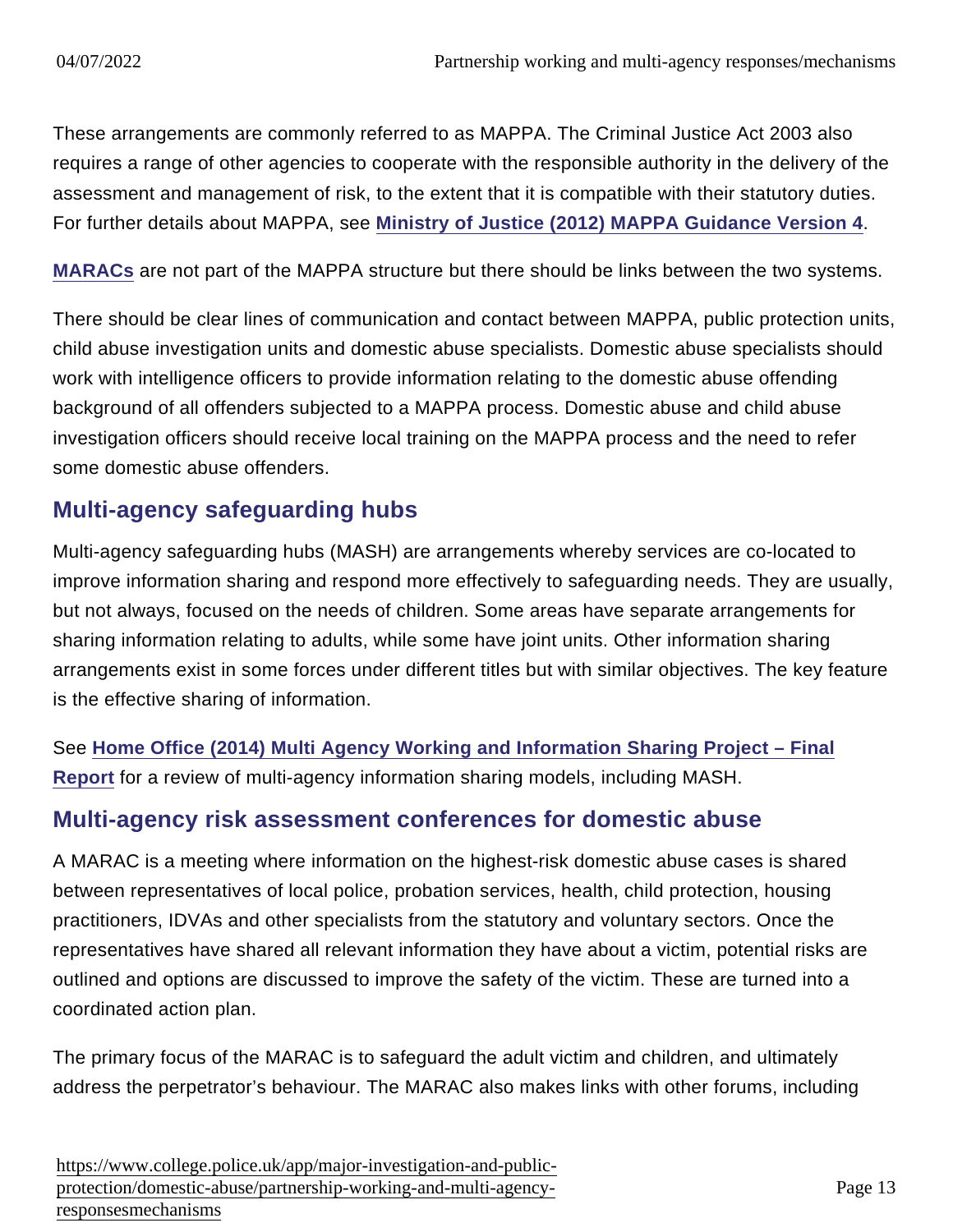child protection case conferences, to safeguard children and manage perpetrator behaviour.

The underlying principle of MARAC is that no single agency or individual can see the complete picture, but all may have insights that are crucial to the victim's safety. The victim, children or perpetrator do not attend the meeting but the victim is represented by an IDVA who speaks on their behalf.

There are currently over 270 MARACs operating across England, Wales, Scotland and Northern Ireland managing more than 64,000 cases a year.

Some [video demonstrations](http://www.safelives.org.uk/practice-support/resources-marac-meetings/marac-videos) of the MARAC process are available to help understanding.

The core agencies attending MARAC are:

- the police
- the IDVA service
- housing (statutory responsibility)
- children's services (statutory responsibility)
- adult social care
- probation
- health services, for example, primary care trust
- mental health service
- substance misuse service

Other agencies attend where available, for example, education, fire and rescue, ambulance and adult services. Specialist agencies, including those working with Black and minority ethnic (BME) communities, people who identify as lesbian, gay, bisexual and transgender (LGBT+), disabled people and male victims, either attend or advise the IDVA service or equivalent advocacy service.

The police role is often to chair the MARAC but also to attend as a representative. All representatives must be able to:

- access relevant information
- make decisions on behalf of their agency, including those relating to allocation of resources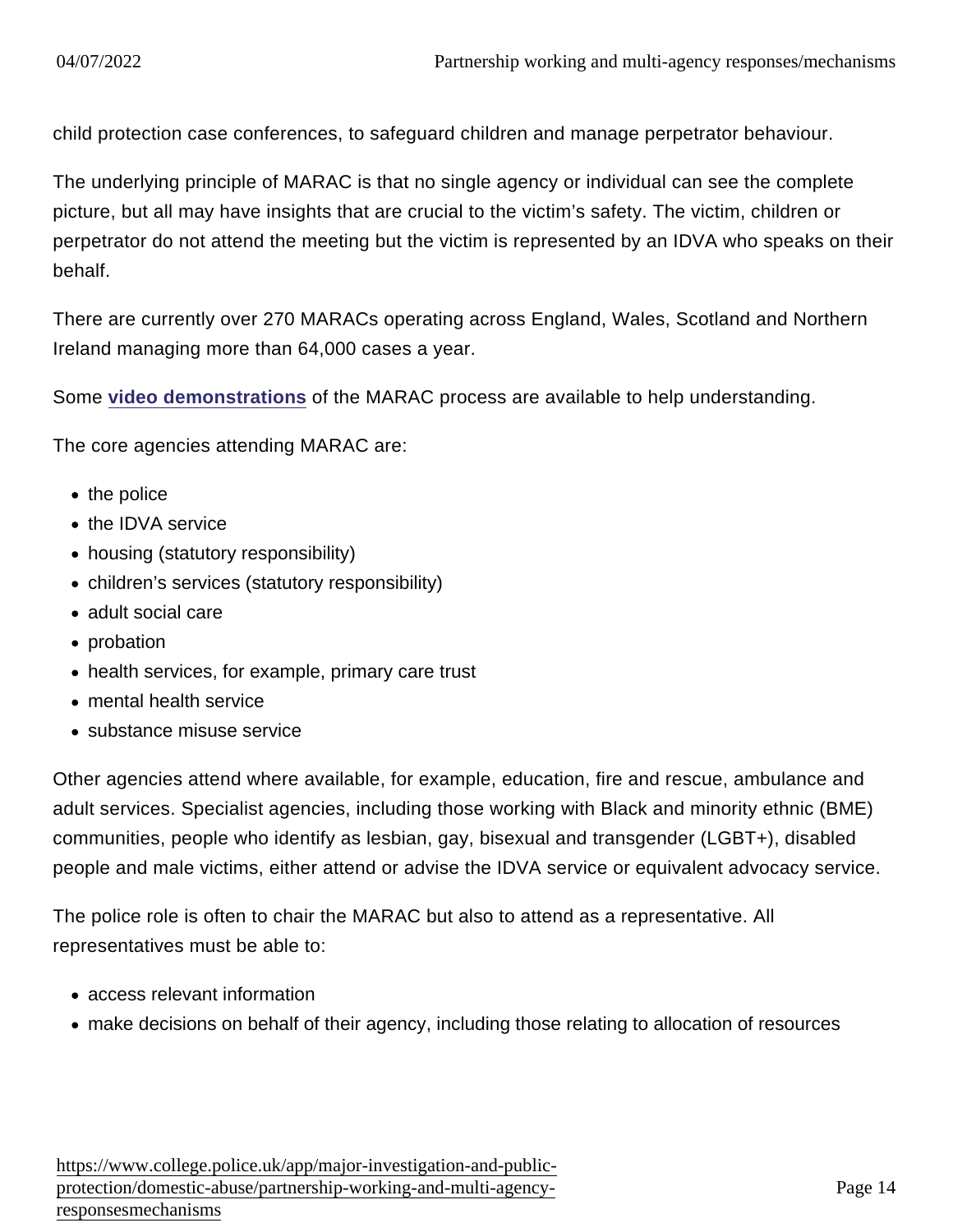The police representative is, therefore, usually a senior officer with subject matter knowledge, such as an inspector or sergeant from a public protection department. This representation is in addition to the police chair, where there is one.

The police should bring to the MARAC any information which highlights the risks to the victim and children and assists in devising an action plan to minimise those risks. This can include:

- full names and dates of birth of the victim, children and perpetrator
- recent relevant police involvement with the family or individuals concerned
- relevant intelligence about the family and associates
- Police National Computer (PNC) and Police National Database (PND) check results relevant to the family, including warning markers, impending prosecutions and current bail conditions
- any licences such as firearms or door staff
- any specialist skills the offender has
- any disabilities or language difficulties of either party

Actions offered by the police unit will focus on victim safety and managing the perpetrator. This could include actions that divert or disrupt the perpetrator such as covert or overt targeting, reviewing or removing firearms and licences, or other licences, for example, taxi licence. It could be providing a single point of contact to the victim or a joint visit with another agency to review safeguarding or target hardening. In terms of prosecution, it could be to initiate an investigation, review existing investigations, check for breaches of bail or non-molestation orders, apply for a restraining order or have discussions with the CPS to add or review disposal outcomes. In short, it will be important to offer any action which might divert, disrupt or prosecute the perpetrator and safeguard the victim.

Forces should create a MARAC flag on their local system, to be used when a victim is made subject to a MARAC. This is key information for any future risk assessment.

For further information see:

- [Principles of an effective MARAC](http://www.safelives.org.uk/sites/default/files/resources/The principles of an effective MARAC FINAL.pdf)
- [Toolkit for police officers on the MARAC process](http://www.safelives.org.uk/node/549)

### Specialist domestic violence court systems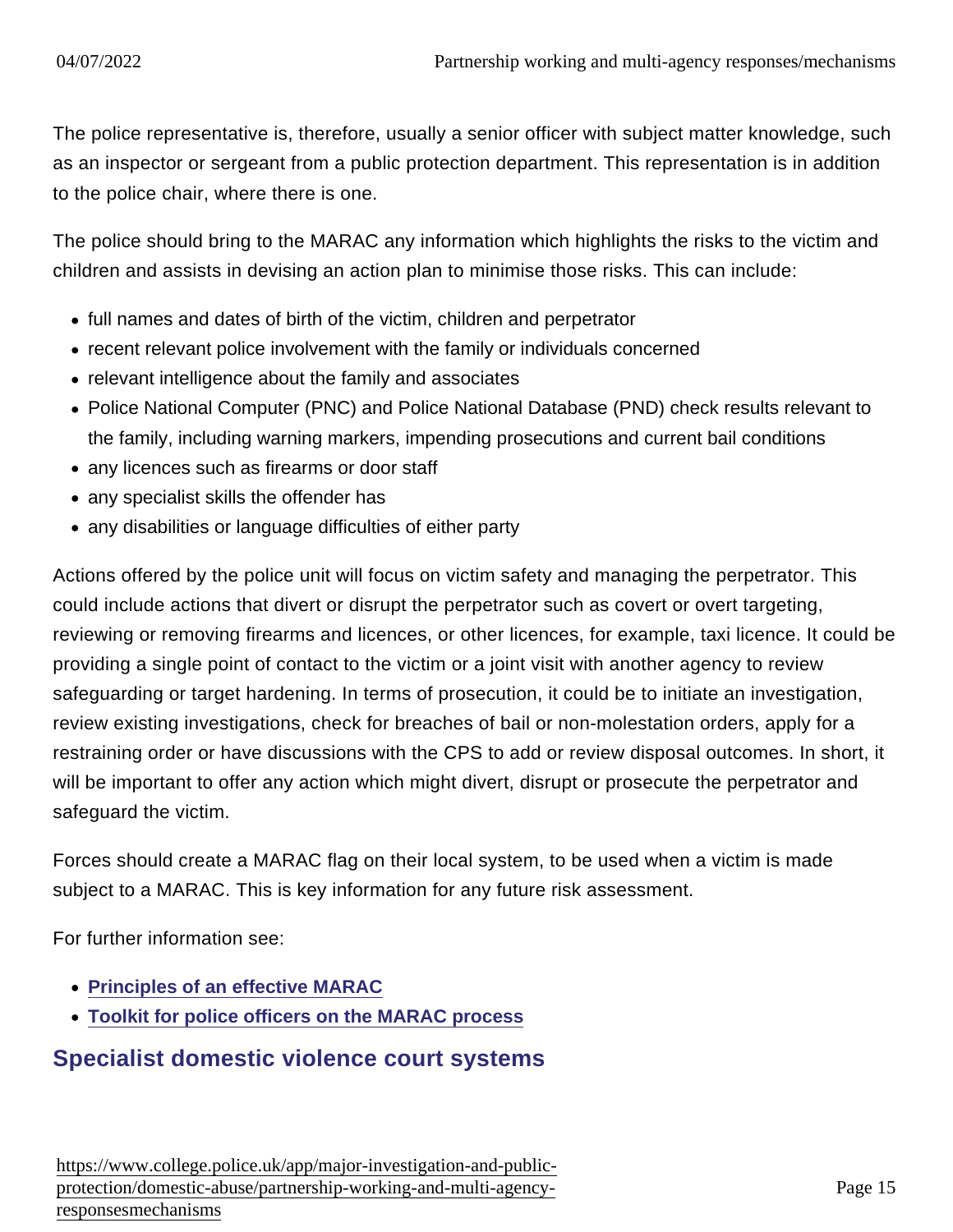Specialist domestic violence court systems (SDVCs), which deal only with domestic abuse cases, operate throughout England and Wales. They provide a coordinated approach to prosecuting domestic abuse cases, and involve the police, prosecutors, court staff, probation and specialist support for the victims.

Where available, [IDVAs](https://www.app.college.police.uk/app-content/major-investigation-and-public-protection/domestic-abuse/victim-safety-and-support/#independent-domestic-violence-adviser-young-people8217s-violence-adviser-and-independent-sexual-violence-advisers) or other specialist domestic abuse services attend to provide support to and act as liaison with the victim. Specialist training is provided for police, magistrates, legal advisers and prosecutors. Although the courts are held in existing court buildings, they are set for a fixed day and time when domestic abuse cases are heard in a cluster or they are fast-tracked. Some courts also have separate entrances and waiting areas so that victims do not encounter defendants outside the courtroom.

The 12 core components of SDVCs are:

- multi-agency partnerships with protocols
- multi-agency risk assessment and risk management of victims, perpetrators and children
- identification of cases
- specialist support services
- trained and dedicated criminal justice staff
- court listing considerations
- equality and diversity issues
- performance management
- court facilities
- children's services
- managing perpetrators
- other services (health services, drug and alcohol services and accommodation options)

Detailed information on each of these can be found in the [SDVC Programme Resource Manual,](http://library.college.police.uk/docs/appref/SDVC-RESOURCE-MANUAL-March-2008.doc) [2nd edition \(2008\)](http://library.college.police.uk/docs/appref/SDVC-RESOURCE-MANUAL-March-2008.doc) .

The police should play an active role in the SDVC system by ensuring that:

procedures are in place to accurately identify and flag cases as domestic abuse so that they can be properly directed into the SDVC system from the outset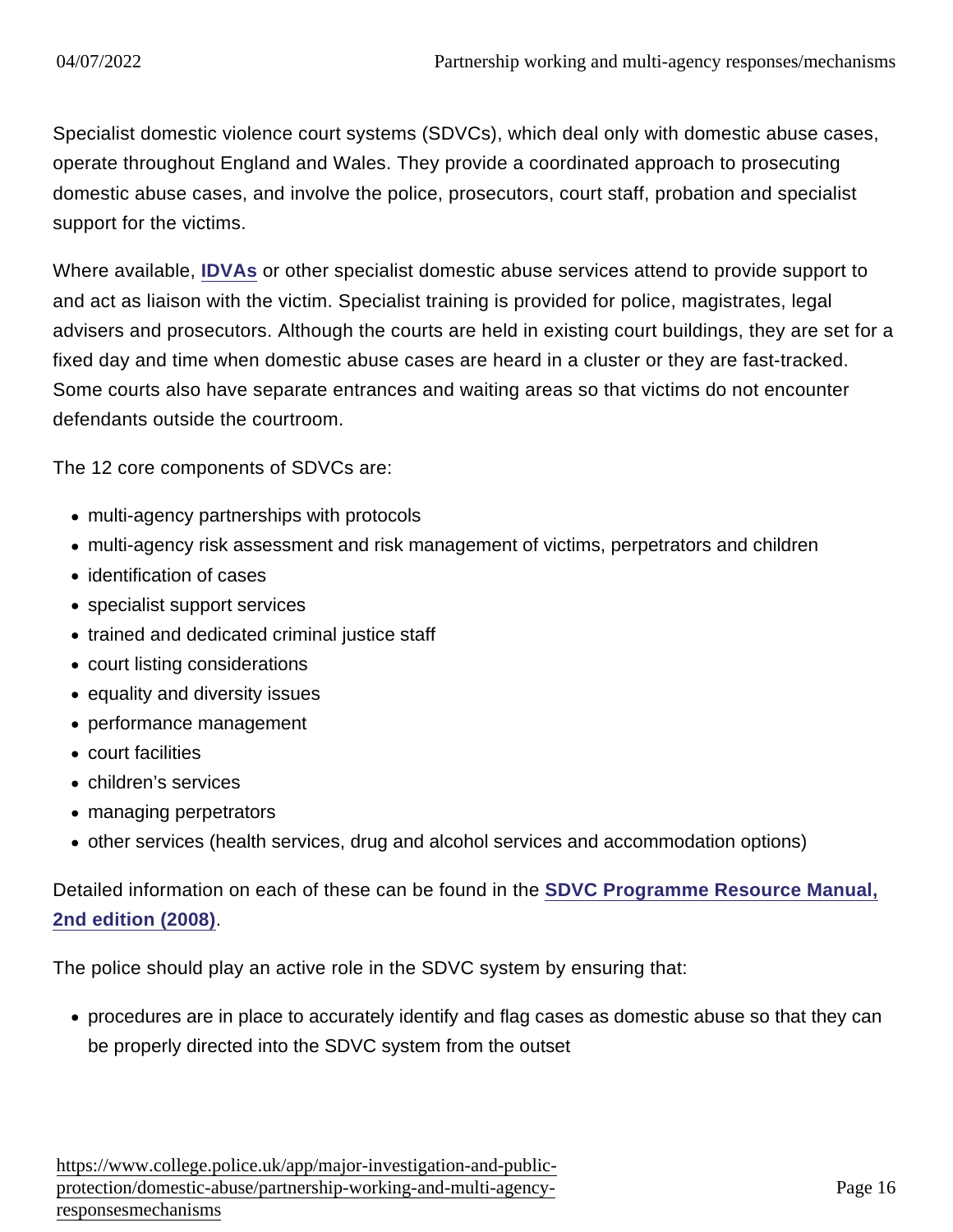- they collect relevant data (for example, equality data relating to both victims and perpetrators) so that the performance of the SDVC system and its component agencies can be analysed
- custody processes support the system by consistently bailing domestic abuse cases to SDVC lists and imposing appropriate bail conditions
- domestic abuse specialist officers routinely attend SDVC sessions to provide up-to-date information relevant to bail, sentencing, the availability of evidence or other matters that may assist the court, and to facilitate prompt communication with victims, particularly those not supported by an IDVA

### Domestic homicide reviews

Domestic homicide reviews (DHRs) were introduced by the [Domestic Violence, Crime and](http://www.legislation.gov.uk/ukpga/2004/28/part/1/crossheading/domestic-homicide-reviews) [Victims Act 2004 s 9](http://www.legislation.gov.uk/ukpga/2004/28/part/1/crossheading/domestic-homicide-reviews) and came into force in April 2011. A DHR is a locally conducted multi-agency review of the death of a person aged 16 or over where it appears the death resulted from violence, abuse or neglect by:

- a person who was related to the victim, or who was or had been in an intimate personal relationship with them
- a member of the same household as the victim

The objective is not to apportion blame but to improve prevention. A multi-agency review allows professionals to understand what happened in each homicide and identify what needs to change to reduce the risk of future homicide.

The police have a statutory responsibility to participate in DHRs. Other agencies with statutory responsibility are:

- local authorities
- local probation services and providers of probation services
- NHS Commissioning Board, NHS trusts and NHS clinical commissioning groups

Other agencies may be involved on a case-by-case basis, including the CPS.

The decision to set up a DHR in any particular case is made by the chair of the CSP, following referral by the police or another agency. The decision should be made within one month of the chair being made aware of the homicide. Where more than one LA area had contact with or knew about the victim, the CSP of the area in which the victim was normally resident should take lead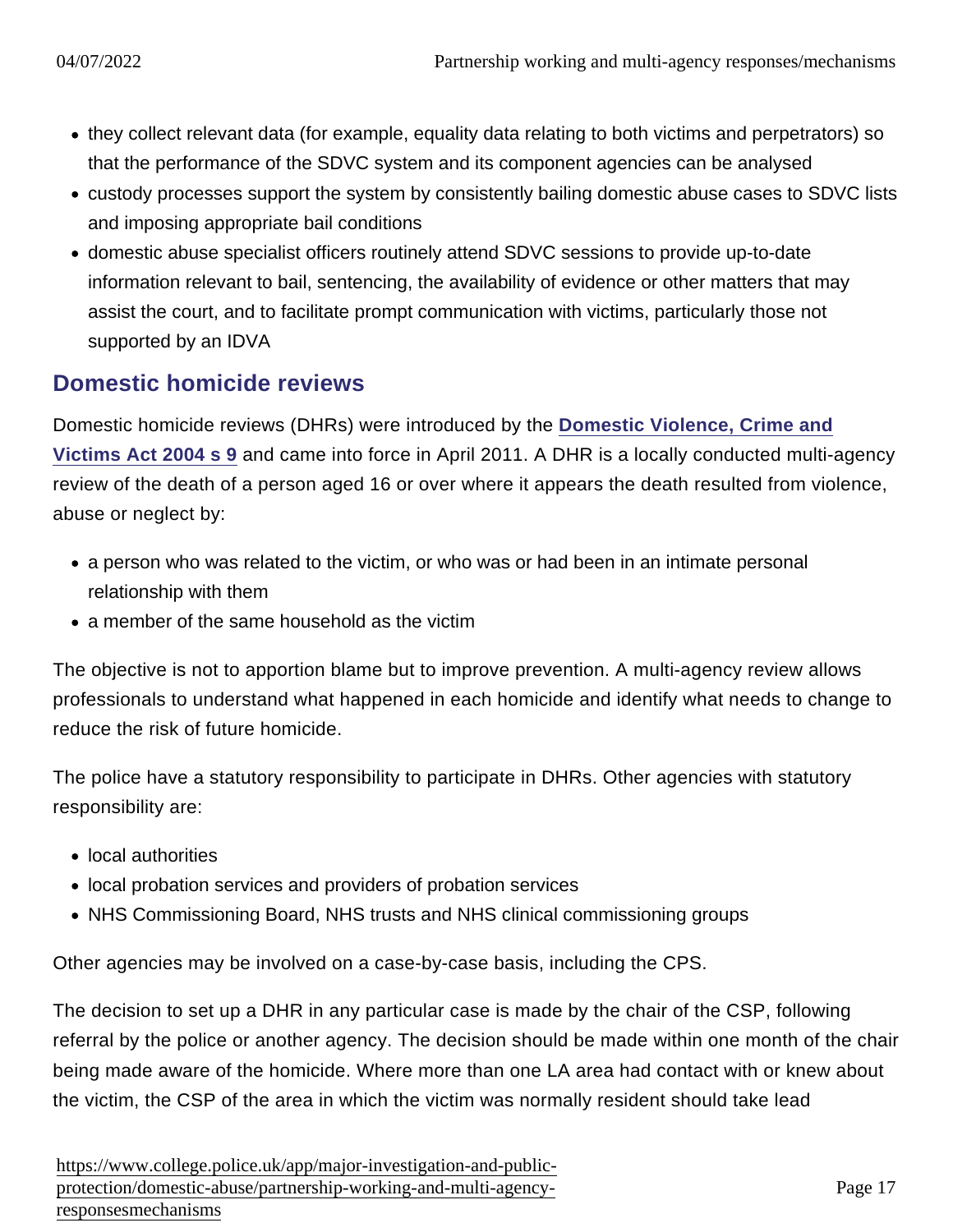responsibility. Once the decision is made, the CSP must establish a review panel (RP) comprising representatives from the statutory agencies, including the police, and other agencies relevant to the case. The CSP should also appoint an independent chair not associated with the case.

The RP should complete an overview report (OR) within a further six months of the date of the decision to proceed unless it formally agrees another timetable with the CSP. This is more likely in cases requiring complex review or where criminal proceedings are ongoing. Where a criminal investigation/prosecution is anticipated to run parallel to a DHR, the RP chair must make early contact with the senior investigating officer (SIO) and involve them in finalising the terms of reference for the review to ensure no conflict exists between the two processes.

See [Multi-agency Statutory Guidance for the Conduct of Domestic Homicide Reviews](https://www.gov.uk/government/publications/revised-statutory-guidance-for-the-conduct-of-domestic-homicide-reviews) [\(August 2013\) \(DHR Guidance\)](https://www.gov.uk/government/publications/revised-statutory-guidance-for-the-conduct-of-domestic-homicide-reviews) for detailed guidance.

Ongoing criminal proceedings – disclosure issues

Material gathered in the course of a DHR, for example, interviews, documents or case conferences, may be disclosable in criminal proceedings. It is the responsibility of the disclosure officer for those proceedings to communicate with the RP chair to consider such issues. They should refer to the [DHR guidance, s 9](https://www.gov.uk/government/publications/revised-statutory-guidance-for-the-conduct-of-domestic-homicide-reviews), for further details.

Each agency is asked to complete an individual management review (IMR). Once it is known that a DHR is being considered, the agency, including the police, should:

- promptly secure its records relating to the case
- draw up a chronology of their involvement with the victim, perpetrator and their families

Where staff or others are interviewed as part of the process:

- written records should be made of the interview, which should be shared with the person
- the interviewer should remind them that the review does not form part of disciplinary proceedings
- the views of the SIO and CPS advice must be sought prior to interviewing witnesses involved in any criminal proceedings

Those conducting IMRs should not have been directly involved with the victim, the perpetrator or either of their families, and should not have been the immediate line manager of any staff involved